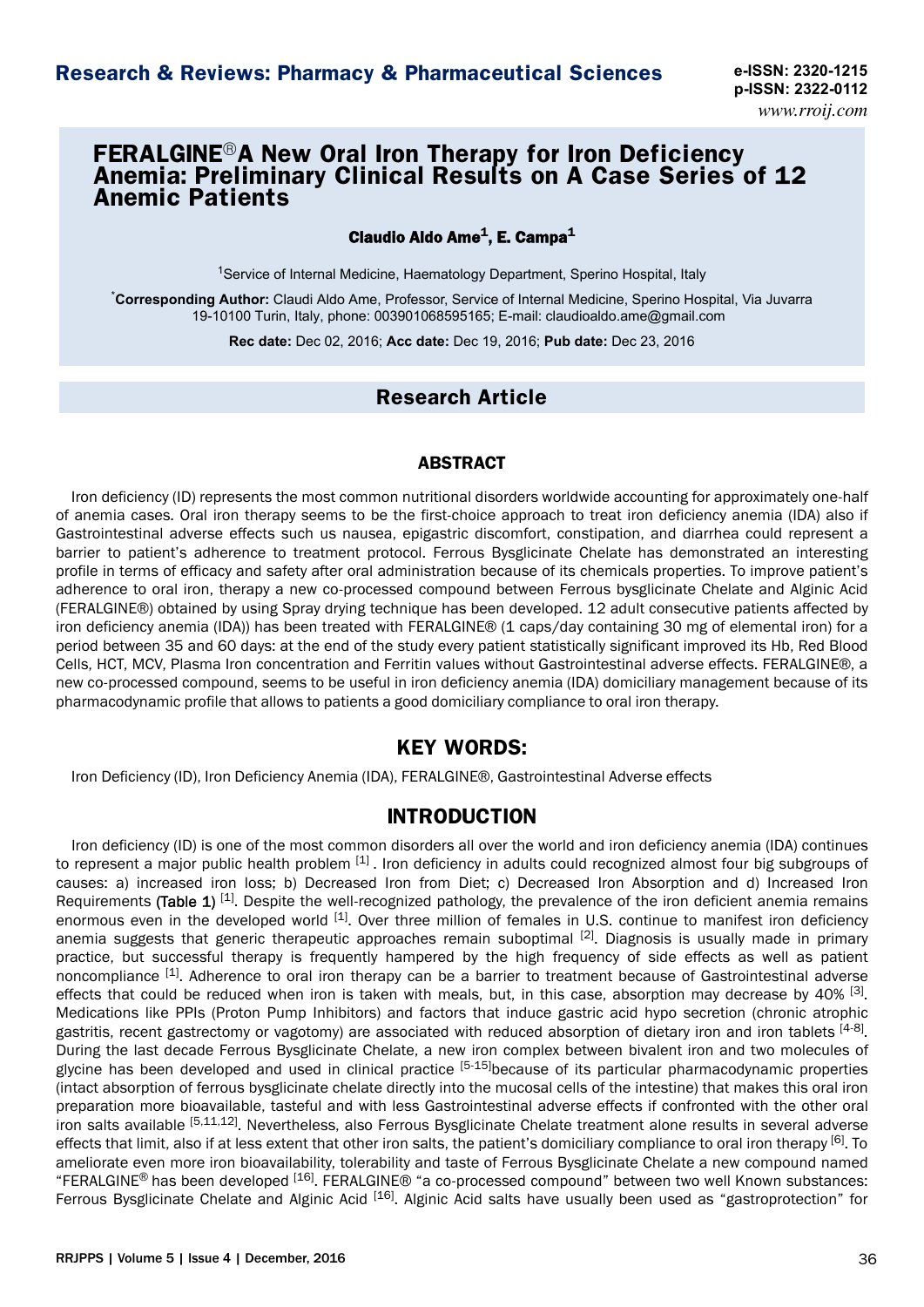patients affected by G.E.R.D (Gastro Esophageal Reflux Disease), by Gastric Hyperacidity and by Pyrosis [17,18]. Both these substances have been defined like G.R.A.S. (Generally Recognized as Safe) by F.D.A. [16]. The new of this intriguing compound is the methodology that has been used to prepare this new co-processed compound: by using Spray Drying Technology to a solution of Ferrous Bysglicinate Chelate and Alginic Acid has been obtained a new co-processed compound in which alginic acid and Ferrous Bysglicinate Chelate occur in a 1 to 1 ratio and in which every little particle of the final powder possess the same morphology and quantity of the two different co-processed substances  $[16]$  (Figure 1).



#### **Figure 1.** Spray drying techniques

Spray Drying is one of the most exciting technologies for the pharmaceutical industry, being "an ideal process" where the product must comply with precise quality standards regarding particle size distribution, residual moisture content, bulk density, and morphology [16].

Considering the unique profile of FERALGINE, we wish to test this new compound for clinical use in patients affected by Iron Deficiency anemia to understand if the efficacy and safety of this new co-processed compound could be useful in the global management of these patients.

#### MATERIALS AND METHODS

Twelve consecutive patients affected by iron deficiency anemia (IDA) have been enrolled in this open prospective uncontrolled pivotal clinical trial during 2016 in the Service of Internal Medicine, Hematology Department, of Sperino Hospital in Turin. All the patients enrolled in the trial (9 women and 4 men) had Hb levels under 12 g/dl at enrollment time and present Iron Deficiency Anemia (IDA) with different causes: 4 patients present multifactorial anemia, 2 hypermenorrhea-related anemia, 2 cancer-related anemia, 2 increased-iron loss anemia, 1 Post Transplantation anemia, 1 hypo-regenerative anemia. All the patients are over eighteen years old (medium age 63.83 +/- 20.94 years) and used FERALGINE®capsules (TECNOFER Plus) (30 mg of elemental iron/cps) daily for a period lasting from 35 days to 60 days. Every patient presented history of chronic fatigue and/or asthenia at enrollment. Values of Haemoglobin (Hb), Red blood cells, Hematocrit (Ht), Mean Corpuscular Volume (MCV), Plasma Iron Concentration and Ferritin have been collected at the beginning of the trial (T0 time) and have been repeated at the end of the trial (T1 time). The adverse events have been reported by the patients to the clinical Investigator during the trial. Primary end-point of the trial was the statistically significant increase of Hb between T0 time and T1 time together with an absence of adverse events for every patient (optimal domiciliary adherence to oral iron therapy). Secondary end points were the statistically significant increase of Red Blood Cells, Ht, MCV, Plasma Iron Concentration and Ferritin between T0 time and T1 time. Also, the control of the symptoms chronic fatigue and asthenia will be referred by patients at the end of the trial and confronted with T0 time. Statistical Analysis was performed by using IBM Statistics 24 for MAC, 2016. Repeated misures analysis of variance (ANOVA) have been performed for Hb, red blood cells, Hematocrit (Ht), Mean Corpuscular Volume (MCV), Plasma Iron Concentration and Ferritin values confronting T0 data (beginning of FERALGINE<sup>®</sup> therapy) versus T1 (end of FERALGINE<sup>®</sup> therapy). P value less than 0.05 have been reported like "statistically significant".

# **RESULTS**

Single values for every patient at enrollment time (TO) were reported in Table 1. **Table 1.** (T0 Time – Hb, red blood cells, Ht; Plasma Iron and Ferritin values for single patient)

| T <sub>0</sub> |                     |                 |           |                       |                        |                  |
|----------------|---------------------|-----------------|-----------|-----------------------|------------------------|------------------|
| S. no.         | Red Blood Cells (n) | Hb<br>(g/100ml) | Ht<br>(%) | <b>MCV</b><br>µm3(fL) | Plasma Iron (µg/100ml) | Ferritin (ng/ml) |
|                | 4,59*106            | 10,2            | 33        | 68                    | 27                     | 16               |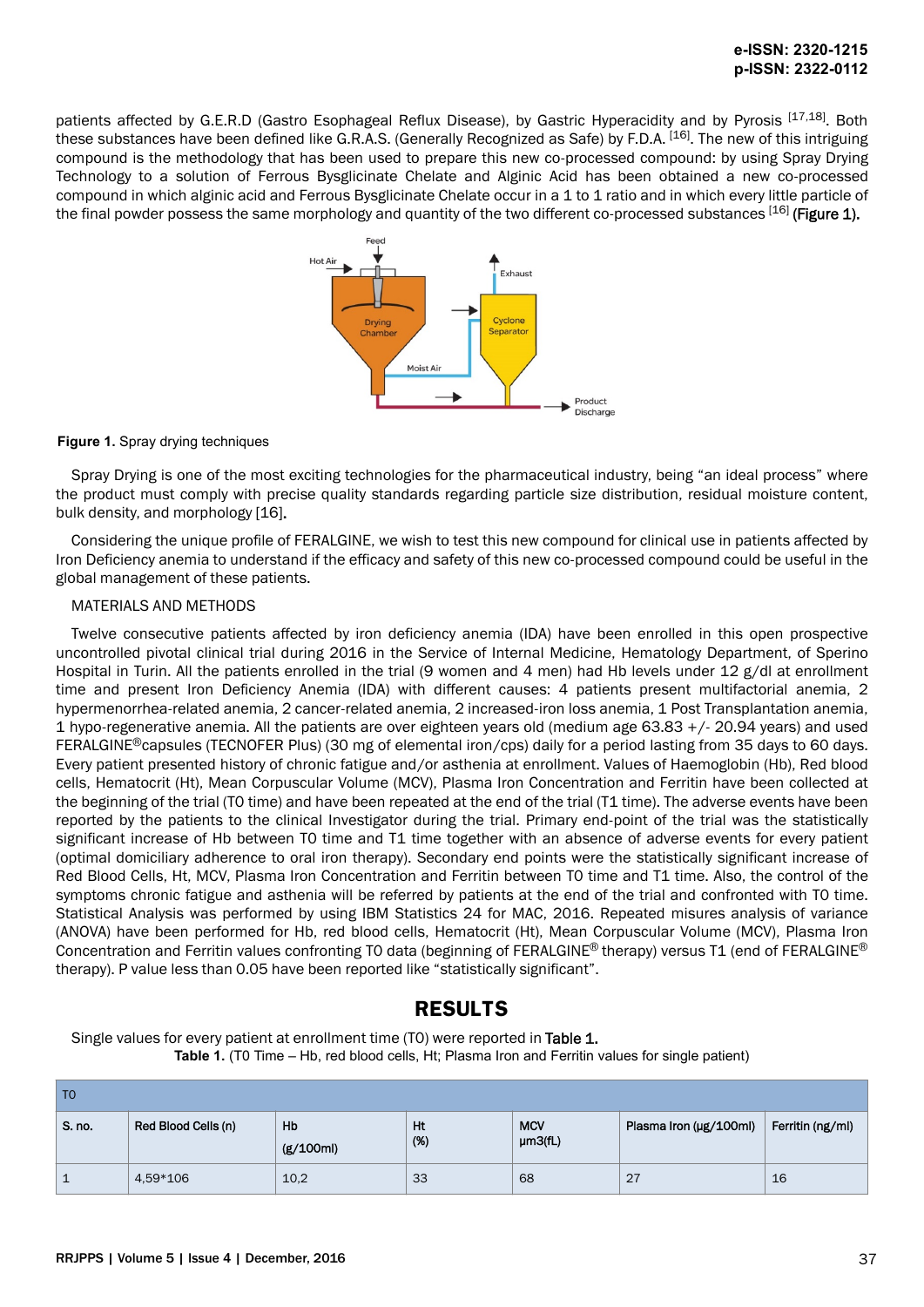| $\overline{2}$ | 3,67*106   | 8,9   | 28   | 73   | 13   | 38             |
|----------------|------------|-------|------|------|------|----------------|
| 3              | 4,89*106   | 11,9  | 37   | 84   | 37   | 19             |
| $\overline{4}$ | $3,45*106$ | 8,3   | 27   | 67   | 15   | $\overline{4}$ |
| 5              | 4,21*106   | 9,1   | 32   | 71   | 22   | 13             |
| 6              | 4,59*106   | 11,7  | 36   | 77   | 31   | 20             |
| $\overline{7}$ | 4,38*106   | 11,9  | 35   | 78   | 34   | 18             |
| 8              | 3,78*106   | 7,8   | 26   | 71   | 22   | 15             |
| $\overline{9}$ | 3,54*106   | 11,1  | 31   | 88   | 39   | 18             |
| 10             | 4,49*106   | 11,5  | 33   | 76   | 29   | 42             |
| 11             | 3,98*106   | 11,9  | 38   | 79   | 34   | 89             |
| 12             | 3,97*106   | 11,6  | 33   | 74   | 32   | 21             |
| <b>MEAN</b>    | 4,12*106   | 10,49 | 32,4 | 75,5 | 27,9 | 26             |

Medium red blood cells and Hb values was, respectively, 4.12\*106 and 10.49 g/dl while medium Plasma Iron values and Ferritin values were, respectively, 27.9 µg/dl and 26 ng/ml. After a treatment period from 35 to 60 days (medium period = 46.25 days) (T1 time, end of the study) the same values have been modified for every single patient as reported in Table 2.

**Table 2.** (T1 Time – Hb, red blood cells, Ht; Plasma Iron and Ferritin values for single patient)

| T1             |                     |                 |           |                       |                        |                  |  |
|----------------|---------------------|-----------------|-----------|-----------------------|------------------------|------------------|--|
| S. no.         | Red Blood Cells (n) | Hb<br>(g/100ml) | Ht<br>(%) | <b>MCV</b><br>µm3(fL) | Plasma Iron (µg/100ml) | Ferritin (ng/ml) |  |
| $\mathbf{1}$   | 5,01*106            | 11,4            | 41        | 86                    | 39                     | 18               |  |
| $\overline{2}$ | 4,31*106            | 9,7             | 37        | 83                    | 34                     | 43               |  |
| $\mathbf{3}$   | 5,26*106            | 12,8            | 41        | 88                    | 62                     | 34               |  |
| $\overline{4}$ | 4,02*106            | 9,2             | 34        | 78                    | 44                     | $9$              |  |
| $\overline{5}$ | 4,92*106            | 10,1            | 39        | 80                    | 38                     | 19               |  |
| 6              | 4,98*106            | 12,6            | 40        | 82                    | 56                     | 27               |  |
| $\overline{7}$ | 4,86*106            | 13,1            | 39        | 87                    | 65                     | 30               |  |
| $\,$ 8         | 4,36*106            | 8,9             | 36        | 81                    | 41                     | 15               |  |
| 9              | 4,25*106            | 12,2            | 38        | 89                    | 27                     | 42               |  |
| $10$           | $5,01*106$          | 13,9            | 42        | 82                    | 56                     | 47               |  |
| 11             | 4,59*106            | 12,7            | 41        | 85                    | 68                     | 94               |  |
| 12             | 4,38*106            | 12,7            | 39        | 89                    | 57                     | 43               |  |
| <b>MEAN</b>    | 4,66*106            | 11,6            | 38,9      | 84,2                  | 48,9                   | 35               |  |

Medium red blood cells values were 4.66\*106, medium Hb values was 11.6 g/dl, medium Plasma Iron values was 48.9 µg/dl) and medium Ferritin values was 35 mg/ml.

Repeated misures analysis of variance (ANOVA test) between T0 and T1 values were calculated for every single parameter: primary end values (Hb) were statistically improved using FERALGINE® (Hb T1 = 11,608 versus Hb T0=10.492: p<0.0001) (Figure 2).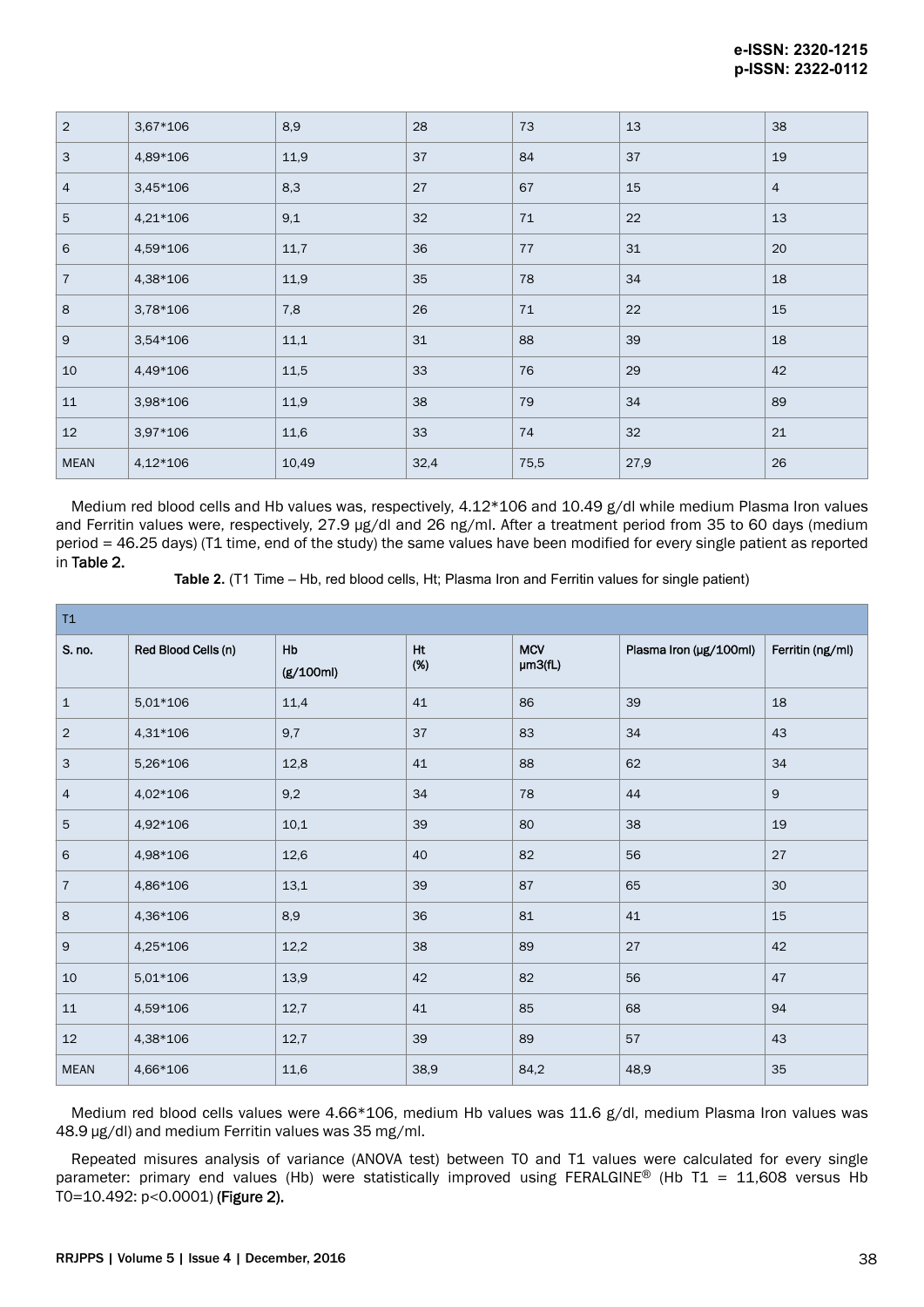

**Figure 2.** Repeated misures analysis of variance (ANOVA test) for Haemoglobin (Hb) between T0 and T1.

No FERALGINE<sup>®</sup>adverse events or therapy interruption have been happened during the trial so that also the second primary end-point of the study has been reached.

Referring to the secondary end-points (red blood cells, Ht, MCV, Plasma Iron and Ferritin), repeated misures analysis of variance between T0 and T1 shown a statistically significant improvement (p<0.0001) between T0 and T1 for every value (Figure 3-7).



**Figure 3.** Repeated misures analysis of variance (ANOVA test) for red blood cells between T0 and T1.



Figure 4. Repeated misures analysis of variance (ANOVA TEST) for Haematocrit (Ht) between T0 and T1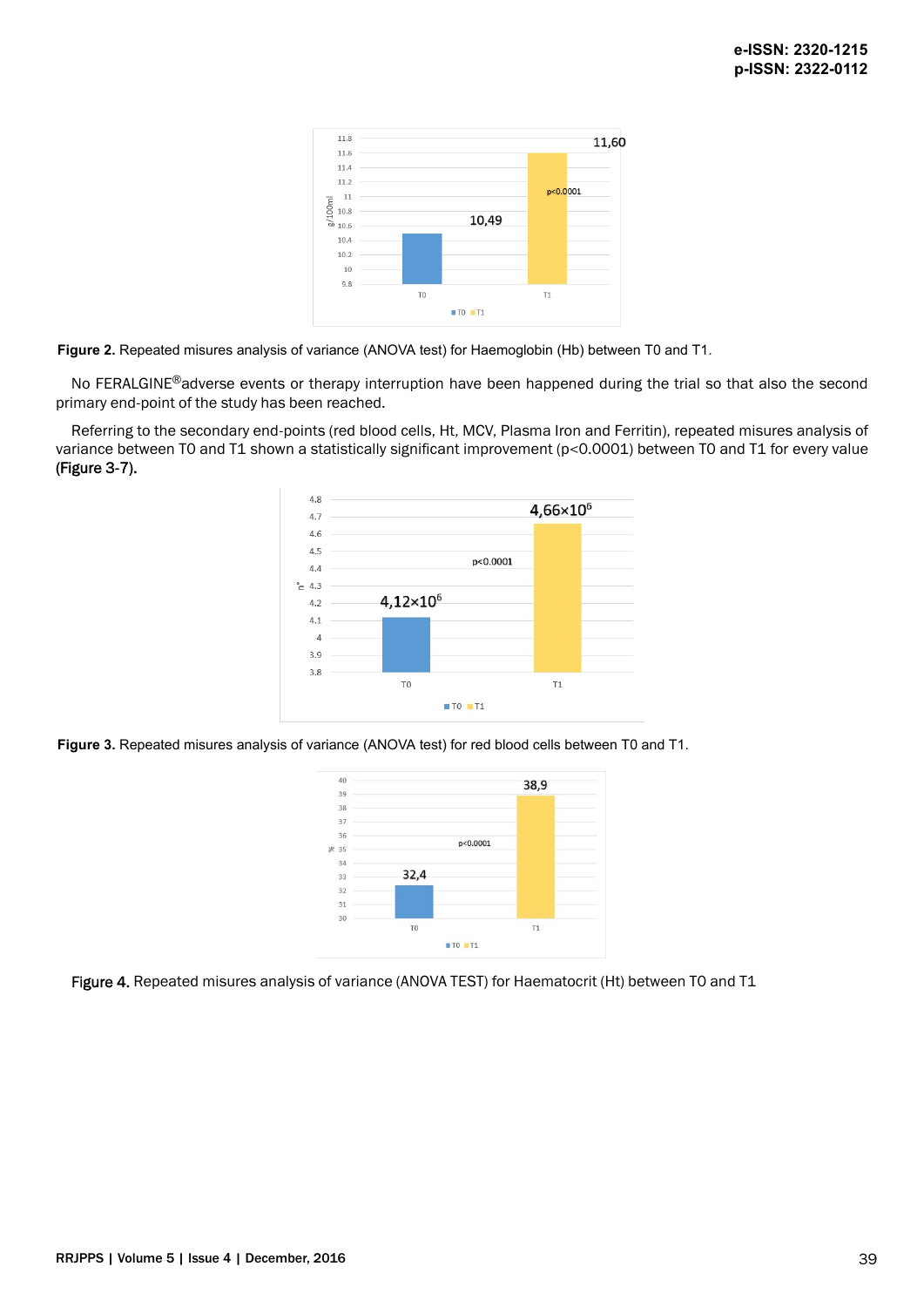

**Figure 5.** Repeated misures analysis of variance (ANOVA test) for Mean Corpuscular Volume between T0 and T1



**Figure 6.** Repeated misures analysis of variance (ANOVA test) for Plasma Iron between T0 and T1.



**Figure 7.** Repeated misures analysis of variance (ANOVA test) for Ferritin between T0 and T1.

Also, the ANOVA test intra subject measured for every primary and secondary end-points resulted statistically significant improved (p<0.0001) confirming the previous data and the effectiveness of FERALGINE<sup>®</sup> in terms of efficacy. Interesting, at the end of the trial all the patients referred a clinical improvement of the symptoms chronic fatigue and/or asthenia when confronted with the beginning of the study.

# **DISCUSSION**

Up to 20% of patients experience some type of gastrointestinal discomfort taking oral iron salts preparation [1] and, unfortunately, 30% of patient may self-discontinue the medication without talking with medical Doctor [1]. Major obstacles toward successful oral iron therapy are dose-related, upper gastro-intestinal side effects such as nausea and epigastric discomfort which occur approximately one hour after ingestion [1]. Ferrous Bysglicinate Chelate, a product consisting of one molecules of ferrous iron bond to two molecules of glycine to form two heterocyclic rings, possesses a typical pharmacodynamic and pharmacokinetic profile that allows to this source of iron a better domiciliary compliance when compared with other iron salts <sup>[5-15]</sup>, has been successfully used in IDA treatment with a less extend of gastrointestinal adverse events after oral administration [<sup>5-15]</sup>. To ameliorate even more oral iron bioavailability, tolerability, and taste of Ferrous Bysglicinate Chelate, a new compound named FERALGINE<sup>®</sup>has been developed [16]. FERALGINE® is a "co-processed compound" between two well-Known substances: Ferrous Bysglicinate Chelate and Alginic Acid, two substances defined like G.R.A.S (Generally Recognizes as Safe) by F.D.A. (Food and Drug Administration): by using spray drying technology the two active principles have been "co-processed" in a new one, patent pending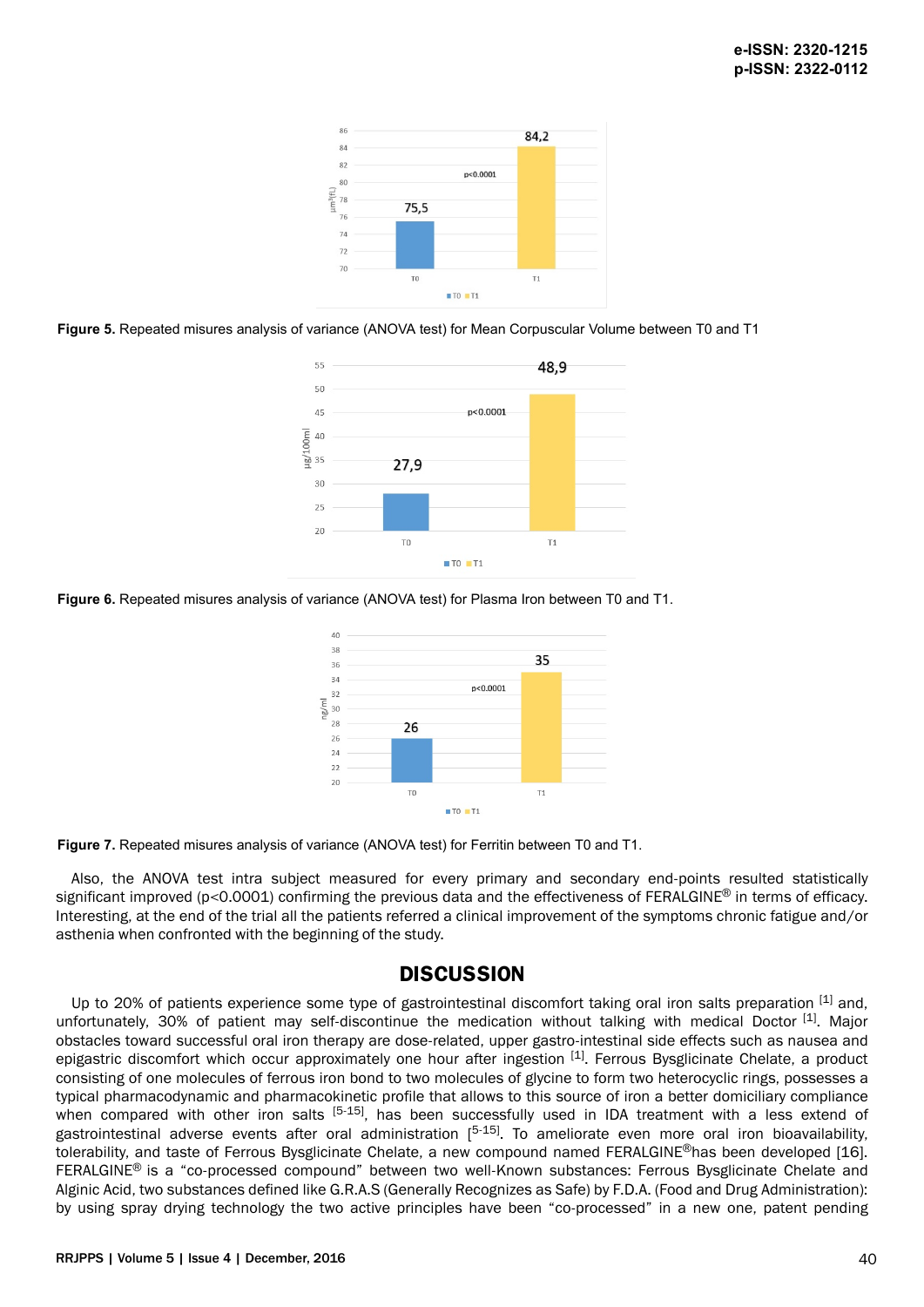compound [16]. The spray drying technology applied to this new "co-processed compound" allows to iron powder an increased of superficial area with a "great" uniformity of the single particles (Figure 8) thank to these characteristics FERALGINE<sup>®</sup> shown a quick and more extensive iron absorption together with an increase in gastrointestinal protection and an increased in tasteful of the final iron product [16].



**Figure 8.** Feralgine powder (picture making by stereomicroscopy Wild Heerbrugg Makroskop M420 linked to an OPTIKAM MICROSCOPY DIGITAL USB CAMERA)<sup>[16]</sup>.

The results obtained in our study are surprising because of "the total absence of adverse events" together with "a statistical significant increase" (p<0.0001 – ANOVA between subject and intra-subject) for every primary (Hb) and secondary (Red blood cells, Ht, MCV, Plasma Iron Concentration and Ferritin) end points evaluated. The value of the medium increase in Hb values in the medium treatment time  $(1.2 \text{ g}/\text{d})$  for 46.25 days of treatment) is in accord with the international guidelines that describe like "success" of an oral iron therapy in IDA "an increase in Haemoglobin of 1 g/dl after one month of treatment". The fact that this results have been obtained by using a very low dosage of elemental iron per day (30 mg of elemental iron containing in 1 caps of FERALGINE<sup>®</sup>) confirms the high bioavailability of the new coprocessed compound. A period between 35 days and 60 days of therapy restored Hb values, and RBC, MCV, Ht, Plasma Iron Concentration and Ferritin in IDA patients without adverse events. No one of the patients treated stopped oral iron therapy during domiciliary therapy because of adverse events confirming the excellent safety profile of the new coprocessed compound obtained thank to the uniform distribution of the gastroprotection alginic acid on the iron powder  $[16]$ . Also, the clinical evaluation of chronic fatigue and asthenia, referred from the patients during the first visit, has been disappeared at the end of the trial, per the laboratory data improvements. Limitations of this study include the openlabel, non-blinded, uncontrolled design, which is, obviously, a potential source of bias and the small sample size of the patients enrolled in the trial that limit as "pivotal" the trial results and interpretation. Nevertheless, the absence of adverse events together with the objective results (increased of the values in Laboratory data) in terms of efficacy allow to FERALGINE<sup>®</sup> treatment an interesting profile that, if confirmed in Randomized, Controlled, double blind clinical trial with an adequate sample size of patients, could ascribe to this new co-processed compound a "key role" in oral iron therapy.

# **CONCLUSIONS**

Oral iron therapy containing ferrous ion is the first line-treatment for patients affected by IDA: using available iron salts, almost 30% of the patients stopped domiciliary therapy without talking with medical doctor because of gastrointestinal adverse effects. In these patients, an alternative to typical oral iron preparation available on the market is required to effectively manage and treat IDA. FERALGINE®, a new patent-pending "co-processed" substance between Ferrous Bysglicinate Chelate and Alginic Acid obtained by spray drying technology, seems to be an interesting alternative option to treat IDA by oral route. In this pilot, clinical trial the effectiveness of 30 mg of elemental iron containing in FERALGINE®has been tested in IDA patients showing an ability in control IDA laboratory data such as Hb, RBC, MCV, Ht, Plasma Iron Concentration and Ferritin without gastrointestinal adverse events. Also, the clinical IDA-related symptomatology such as Chronic fatigue and asthenia have been controlled by a 46 days' time course of FERALGINE® therapy. Surprisingly, only a little quantity of elemental iron belonging to FERALGINE® (30mg daily) has been able to reverse Hb value decrease according to the increase requires by international guidelines (1 g/dl Hb increase for month)  $[19]$  confirming the high bioavailability of this new compound. Taking together these observations seems to support the use of FERALGINE<sup>®</sup> as first-line treatment for patients affected by IDA in order to avoid therapy discontinuation and, consequently, all the associated adverse health and Quality of Life related issues including impaired cognitive development and performance, reduced work capacity, lower resistance to infections, increased morbidity and mortality related to childbearing, restricted infant and child growth and impaired endocrine function [20]. If this pilot and pivotal data will be confirmed by RCT with an adequate sample size this new "co-processed compound" could become "a gold standard" for IDA patients all around the world.